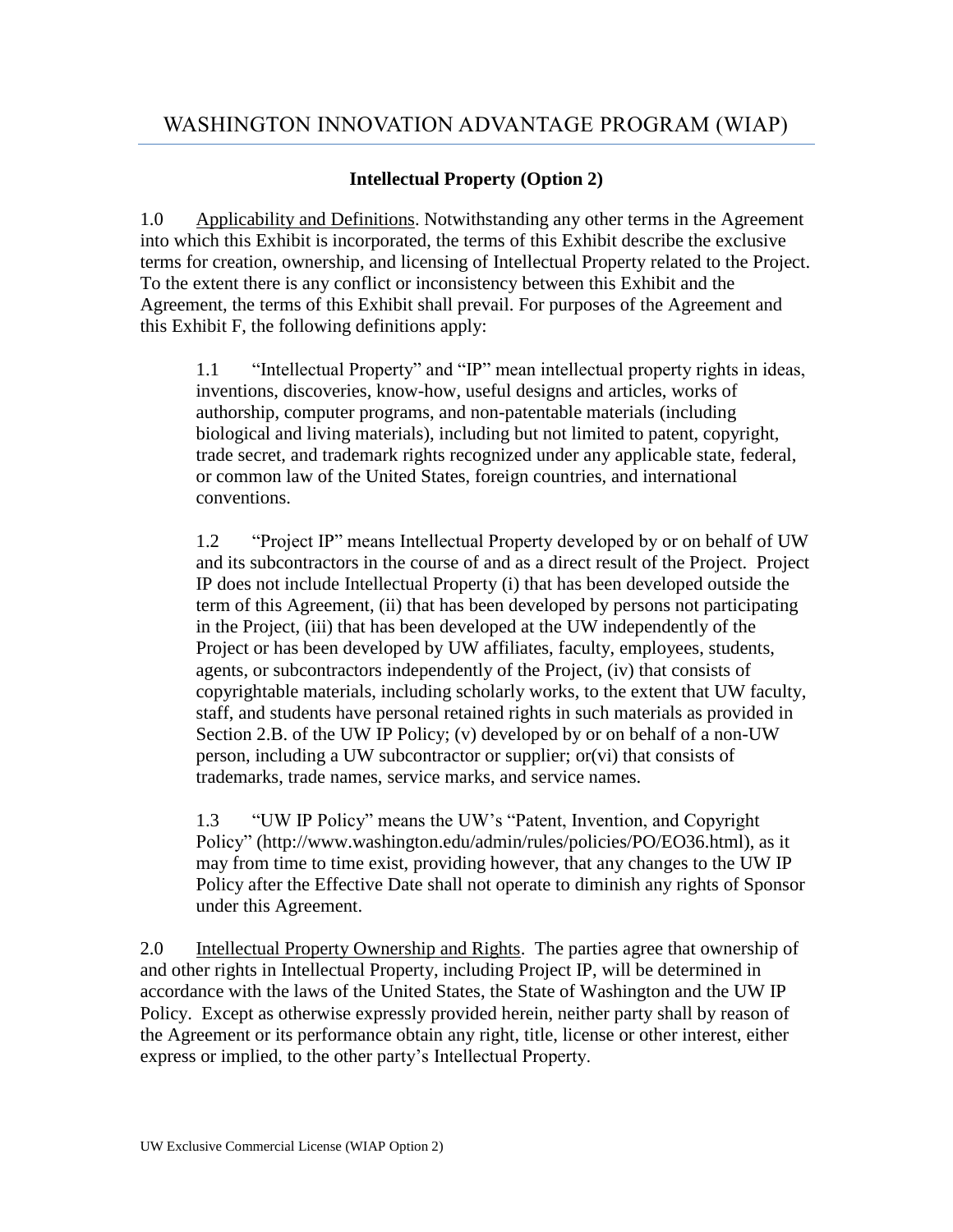3.0 Disclosure of Project IP. UW will make all reasonable efforts to ensure that all investigators participating in the Project prepare, sign and submit regular written disclosures to a designated UW institutional official of all Project IP (the "Disclosure") prior to any public disclosure thereof. Within thirty (30) days of receipt of any such Disclosure, UW will provide Sponsor a copy thereof together.

4.0 Sponsor's Non-Exclusive License. Providing that Sponsor has otherwise performed its material obligations under this Agreement and Exhibit (including payment of the IP License Fee less the Royalty Fee, in section 6 below), UW hereby grants to Sponsor a fully-paid, non-exclusive, royalty-free, non-sublicensable license to: (i) Project IP; (ii) the written reports delivered to Sponsor as described in the Agreement; and (iii) the data produced by UW researchers during the course of performing the Project to the extent such data is reasonably and legally available, providing that Sponsor requests such data within thirty (30) days of receiving the final report and reimburses the UW for any additional reasonable costs incurred by the UW in reproducing the data. Sponsor understands and agrees that excepting only the rights granted under the foregoing license, UW retains full ownership of such Project IP, reports, and data. For clarity, UW shall not be obligated to file, prosecute, or otherwise maintain United States or foreign patents on Project IP under this grant of non-exclusive license.

4.1 Release and Indemnity. In consideration for receipt of the non-exclusive license to Project IP in Section 4.0 above, Sponsor hereby agrees to release UW from any liability arising from Sponsor's exercise of rights under any such license; and to indemnify UW for any third party claims against UW resulting from Sponsor's exercise of rights under any such license.

## 5.0 Patents, Patent Costs and Option to Negotiate Project IP License.

5.1 Patenting and Project IP Protection. UW will have the sole and exclusive right to file, prosecute, direct, and otherwise manage, all United States and foreign patent and any other applications for the protection of Project IP, providing that prior thereto and when reasonably feasible and practicable, the UW advises the Sponsor of such proposed action and provides Sponsor an opportunity to comment thereon.

5.2 Option to Execute an Exclusive License. In consideration of and conditioned upon Sponsor's agreement to reimburse UW for the costs of IP protection and payment of the IP License Fee described in section 6.1, UW hereby grants Sponsor an "Option to Execute an Exclusive License" to Project IP containing terms consistent with section 6.2 below. If Sponsor fails to reimburse UW fully for all such costs and/or pay such IP License Fee within thirty (30) days of invoice, UW's Sponsor's Option to Execute an Exclusive License will automatically terminate upon thirty (30) days' written notice thereof to Sponsor.

6.0 Option to Obtain Commercial License.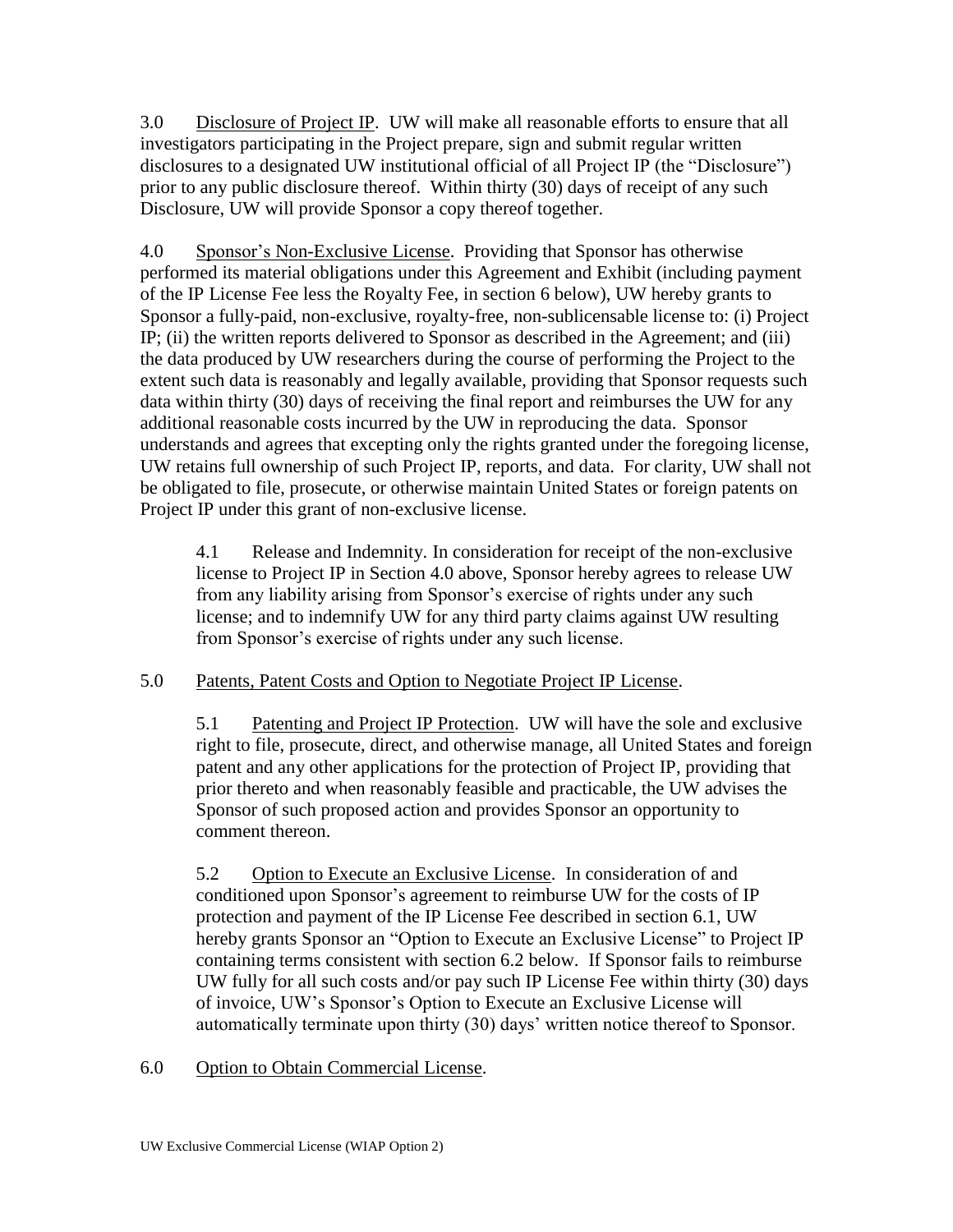6.1 IP License Fee. In addition to the payment of costs and expenses pursuant to the Project Budget, Sponsor will pay UW (i) 10% of total Project Budget or \$15,000, whichever is greater; and (ii) a 1% royalty on net sales (as defined in such license) that exceed \$20,000,000 ("Royalty Fee"), together the "IP License Fee." Such IP License Fee is non-refundable and nontransferable to any other costs or fees associated with this Project or any other Project. The IP License Fee described in this section 6.1, together with reimbursement for all costs associated with IP protection, shall be the sole financial commitment by Sponsor in the Exclusive License described in section 6.2 below.

6.1.1 Invoice for IP License Fee. UW shall invoice Sponsor for the amount described in section 6.1(i) above upon execution of the Sponsored Research Agreement for the Project. Sponsor shall pay such invoice in accordance with the terms, including payment due dates, of such invoice.

6.1.2 Increase in Project Budgets and Fee Based on Royalty. Sponsor understands and agrees that increases in Project budgets and the Royalty Fee (when applicable) may increase the price of the IP License Fee consistent with section 6.1 above. UW shall invoice Sponsor for such increases, and sponsor shall pay such invoices, in accordance with section 6.1.1 above.

#### 6.2 Negotiation, Terms, Execution and Termination.

6.2.1 Content of Exclusive License. UW and Sponsor shall make reasonable good faith efforts to negotiate a license for execution consistent with the terms of this Exhibit. Such commercial license shall contain terms customary and usual for the UW including reasonable diligence requirements for commercialization of the Project IP, and indemnity for Sponsor's exercise of license rights.

6.2.2 Time for Negotiation and Execution. Sponsor will have a period of twelve (12) months from the date upon which UW provides a Disclosure and a draft Exclusive License containing commercially reasonable terms describing such Project IP to Sponsor to execute an exclusive license. If UW and Sponsor fail to execute an exclusive license within such period Sponsor's Option to Execute an Exclusive License will thereupon terminate, without further notice by the UW. Notwithstanding the forgoing, Sponsor and UW can mutually agree to extend the time periods of this section.

# **[Signature Page Follows]**